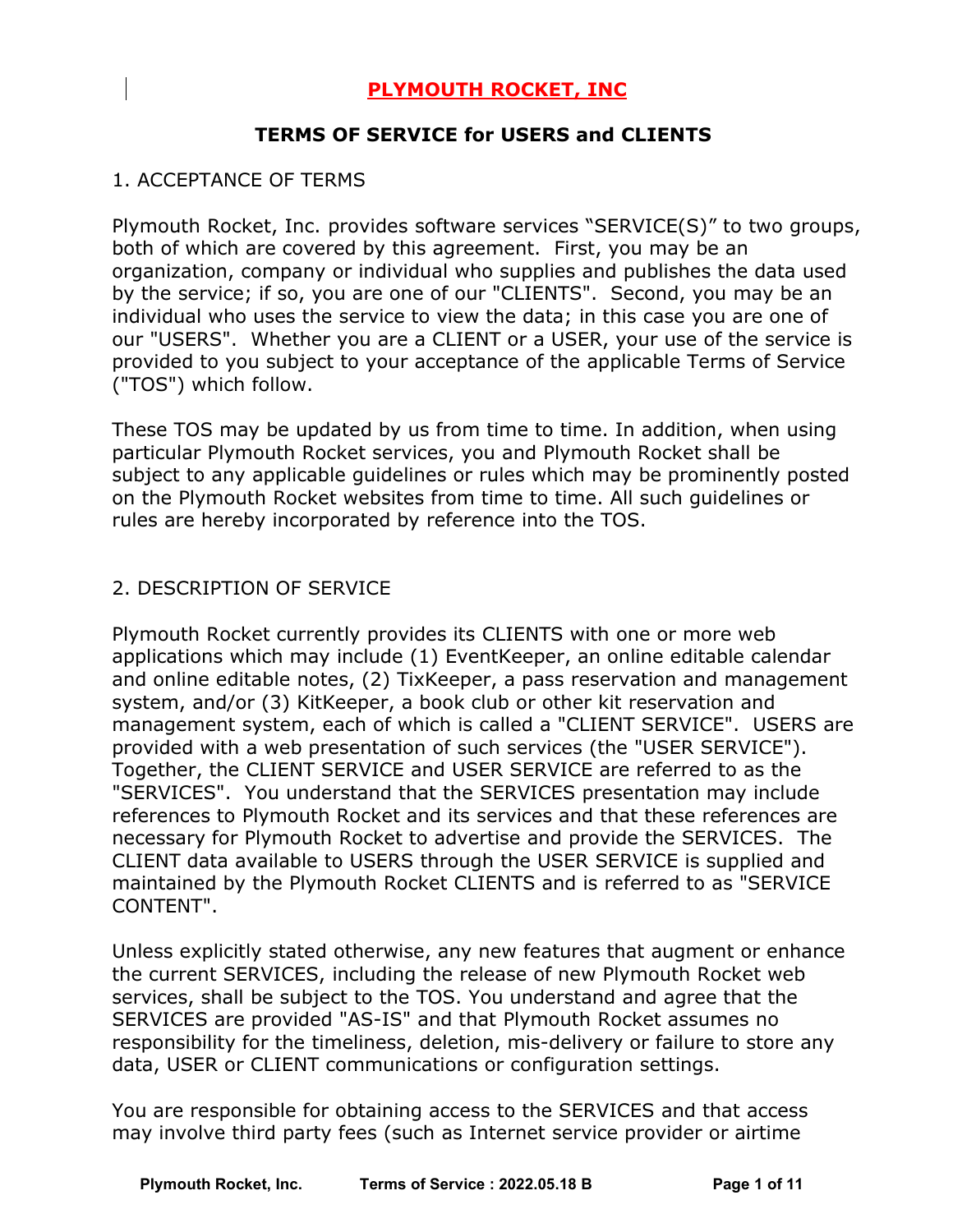charges). You are responsible for those fees, including those fees associated with the display or delivery of advertisements. In addition, you must provide, and are responsible for, all equipment necessary to access the SERVICES.

Please be aware that Plymouth Rocket CLIENTS may have created certain SERVICE CONTENT that contains adult or mature content. While Plymouth Rocket reserves the right to terminate the CLIENT SERVICE of those who publish inappropriate SERVICE CONTENT, we do not have such an obligation and we do not monitor all SERVICE CONTENT and so can not guarantee that such content will not be included. If such SERVICE CONTENT should exist, you must be at least 18 years of age to access and view it.

# 3. YOUR REGISTRATION OBLIGATIONS

In consideration of your use of the SERVICES, you agree to: (a) provide true, accurate, current and complete information about yourself when prompted by a SERVICE registration form (such information being the "REGISTRATION DATA") and (b) maintain and promptly update the REGISTRATION DATA to keep it true, accurate, current and complete. If you provide any information that is untrue, inaccurate, not current or incomplete, or Plymouth Rocket has reasonable grounds to suspect that such information is untrue, inaccurate, not current or incomplete, Plymouth Rocket has the right to suspend or terminate your account and refuse any and all current or future use of the SERVICES (or any portion thereof).

All CLIENTS must be at least 18 years of age.

# 4. PLYMOUTH ROCKET PRIVACY AND PUBLICITY

Plymouth Rocket does not share its list of CLIENTS with anyone.

However, CLIENT grants Plymouth Rocket the right, to be exercised in Plymouth Rocket's sole discretion, to use CLIENT's company or  $\tau$  organization,  $\vert$ including, if applicable, trade name and trademark in Plymouth Rocket's promotions, press releases, public relations, advertisements, and other sales and marketing activities. Such right shall be unlimited in duration, and no compensation shall be required for the Plymouth Rocket's exercise of such right.

# 5. CLIENT ACCOUNT, PASSWORD AND SECURITY

CLIENTS will receive a password and service access instructions and configuration information upon completing the CLIENT signup process. You are responsible for maintaining the confidentiality of the password and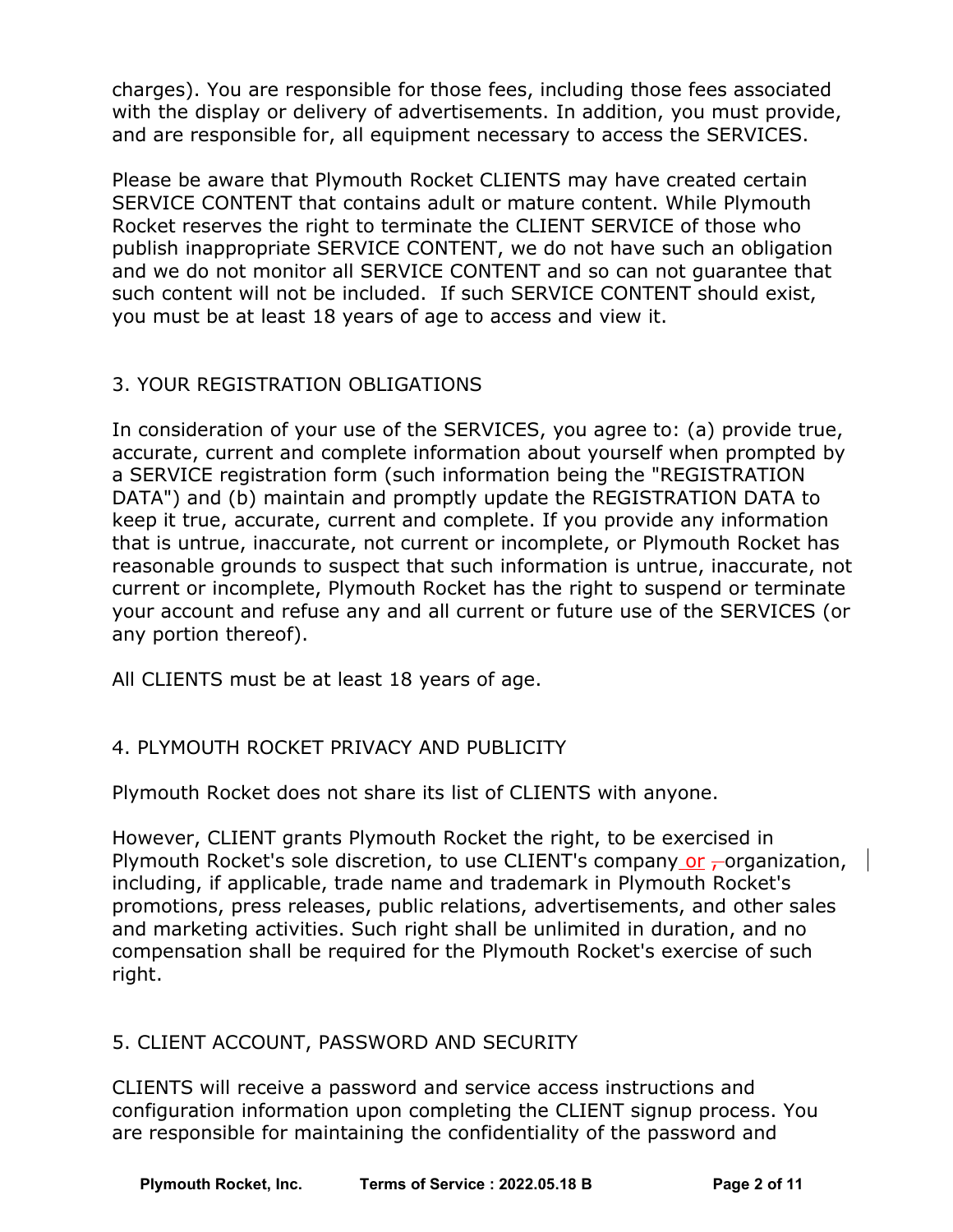account, and are fully responsible for all activities that occur under your password or account whether or not actually or expressly authorized by you.

You agree to (a) immediately notify Plymouth Rocket of any unauthorized use of your password or account or any other breach of security, and (b) ensure that you logout from your account at the end of each session. Plymouth Rocket cannot and will not be liable for any loss or damage arising from your failure to comply with this section.

# 6. CLIENT AND USER CONDUCT

CLIENTS AND USERS understand that all SERVICE CONTENT, of any type, is the sole responsibility of the CLIENT from whom such content originated. This means that CLIENTS, and not Plymouth Rocket, are entirely responsible for all SERVICE CONTENT that is uploaded, entered, posted, emailed, transmitted or otherwise made available via the SERVICES. Plymouth Rocket does not control the SERVICE CONTENT and, as such, does not guarantee its accuracy, integrity or quality.

USERS understand that by using the USER SERVICE, you may be exposed to SERVICE CONTENT that is offensive, indecent or objectionable. Under no circumstances will Plymouth Rocket be liable in any way for any SERVICE CONTENT, including, but not limited to, for any errors or omissions in any SERVICE CONTENT, or for any loss or damage of any kind incurred as a result of the use of any SERVICE CONTENT.

CLIENTS and USERS agree to not use the SERVICES to:

a. publish or otherwise make available any SERVICE CONTENT that is unlawful, harmful, threatening, abusive, harassing, tortious, defamatory, vulgar, obscene, libelous, invasive of another's privacy, hateful, or racially, ethnically or otherwise objectionable;

b. impersonate any person or entity, including, but not limited to, Plymouth Rocket personnel, Plymouth Rocket CLIENTS, or falsely state or otherwise misrepresent your affiliation with a person or entity;

c. forge any Plymouth Rocket data in order to disguise the origin of any SERVICE CONTENT available through the SERVICES;

d. publish or otherwise make available any SERVICE CONTENT that you do not have a right to make available under any law or under contractual or fiduciary relationships (such as inside information, proprietary and confidential information learned or disclosed as part of employment relationships or under nondisclosure agreements);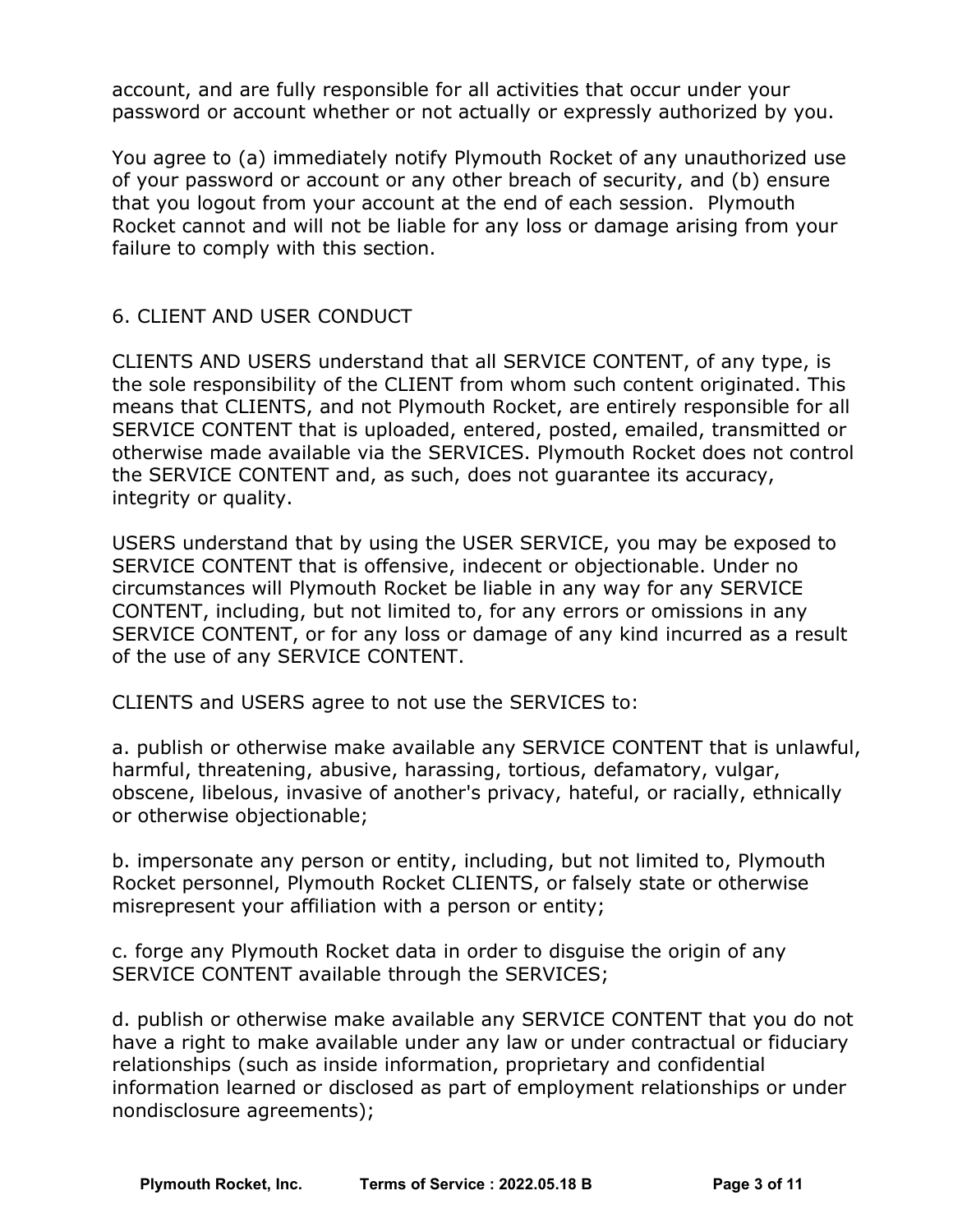e. publish or otherwise make available any SERVICE CONTENT that infringes any patent, trademark, trade secret, copyright or other proprietary rights ("Rights") of any party;

f. publish or otherwise make available any unsolicited or unauthorized advertising, promotional materials, "junk mail," "spam," "chain letters," "pyramid schemes," or any other form of solicitation, except in those areas, if any exist, that are designated for such purpose;

g. publish or otherwise make available any material that contains software viruses or any other computer code, files or programs designed to interrupt, destroy or limit the functionality of the SERVICES or any other computer software or hardware or telecommunications equipment;

h. interfere with or disrupt the SERVICES or servers or networks connected to the SERVICES, or disobey any requirements, procedures, policies or regulations of networks connected to the SERVICES;

i. intentionally or unintentionally violate any applicable local, state, national or international law, including, but not limited to, regulations promulgated by the U.S. Securities and Exchange Commission, any rules of any national or other securities exchange, including, without limitation, the New York Stock Exchange, the American Stock Exchange or the NASDAQ, and any regulations having the force of law;

j. collect or store personal data about other users.

In addition, you acknowledge that Plymouth Rocket does not pre-screen SERVICE CONTENT, but that Plymouth Rocket and its designees shall have the right (but not the obligation) in their sole discretion to refuse or remove any SERVICE CONTENT. Without limiting the foregoing, Plymouth Rocket and its designees shall have the right to remove any SERVICE CONTENT that violates the TOS or is otherwise objectionable.

You agree that you must evaluate, and bear all risks associated with, the use of any SERVICE CONTENT, including any reliance on the accuracy, completeness, or usefulness of such Content. In this regard, USERS acknowledge that they may not rely on any SERVICE CONTENT created by Plymouth Rocket or its CLIENTS.

You acknowledge and agree that Plymouth Rocket may preserve SERVICE CONTENT and may also disclose SERVICE CONTENT if required to do so by law or in the good faith belief that such preservation or disclosure is reasonably necessary to: (a) comply with legal process; (b) enforce the TOS; (c) respond to claims that any SERVICE CONTENT violates the rights of third parties; or (d) protect the rights, property, or personal safety of Plymouth Rocket, CLIENTS, USERS or the public.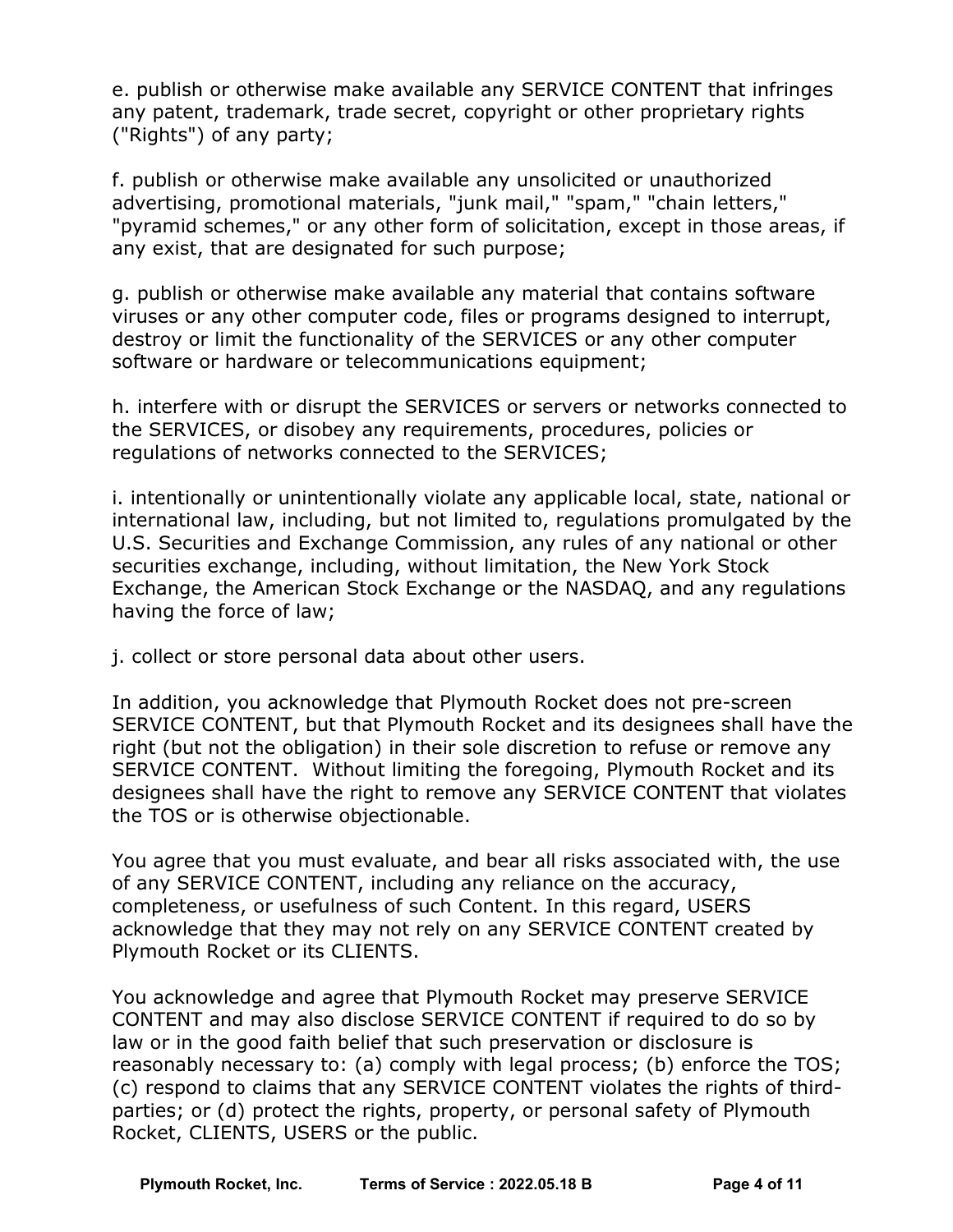You understand that the technical processing and transmission of the SERVICES, including SERVICE CONTENT, may involve (a) transmissions over various networks; and (b) changes to conform and adapt to technical requirements of connecting networks or devices.

### 7. SPECIAL ADMONITIONS FOR INTERNATIONAL USE

Recognizing the global nature of the Internet, you agree to comply with all local rules regarding online conduct and acceptable SERVICE CONTENT. Specifically, you agree to comply with all applicable laws regarding the transmission of technical data exported from the United States or the country in which you reside.

### 8. CONTENT SUBMITTED OR MADE AVAILABLE FOR INCLUSION ON THE **SERVICE**

Plymouth Rocket does not claim ownership of SERVICE CONTENT. However, with respect to SERVICE CONTENT which you submit or make available for inclusion on publicly accessible areas of the USER SERVICE, you grant Plymouth Rocket the following world-wide, royalty free and non-exclusive license(s), as applicable:

With respect to SERVICE CONTENT you submit or make available for inclusion on publicly accessible areas of SERVICES, the license to use, distribute, reproduce, modify, adapt, publicly perform and publicly display such SERVICE CONTENT solely for the purpose for which such content was submitted or made available. This license exists only for as long as you elect to continue to include such content on the SERVICE.

With respect to SERVICE CONTENT you submit or make available for inclusion on publicly accessible areas of SERVICES, the license to use, distribute, reproduce, modify, adapt, and publicly display such content for the purposes of promoting Plymouth Rocket.

### 9. INDEMNITY

All Clients and Users agree to indemnify and hold Plymouth Rocket, and its subsidiaries, affiliates, officers, agents, co-branders or other partners, and employees, harmless from any claim or demand, including reasonable attorneys' fees, made by any third party due to or arising out of SERVICE CONTENT that you submit, post, transmit or make available through the Service, your use of the SERVICES, your connection to the SERVICES, your violation of the TOS, or your violation of any rights of another.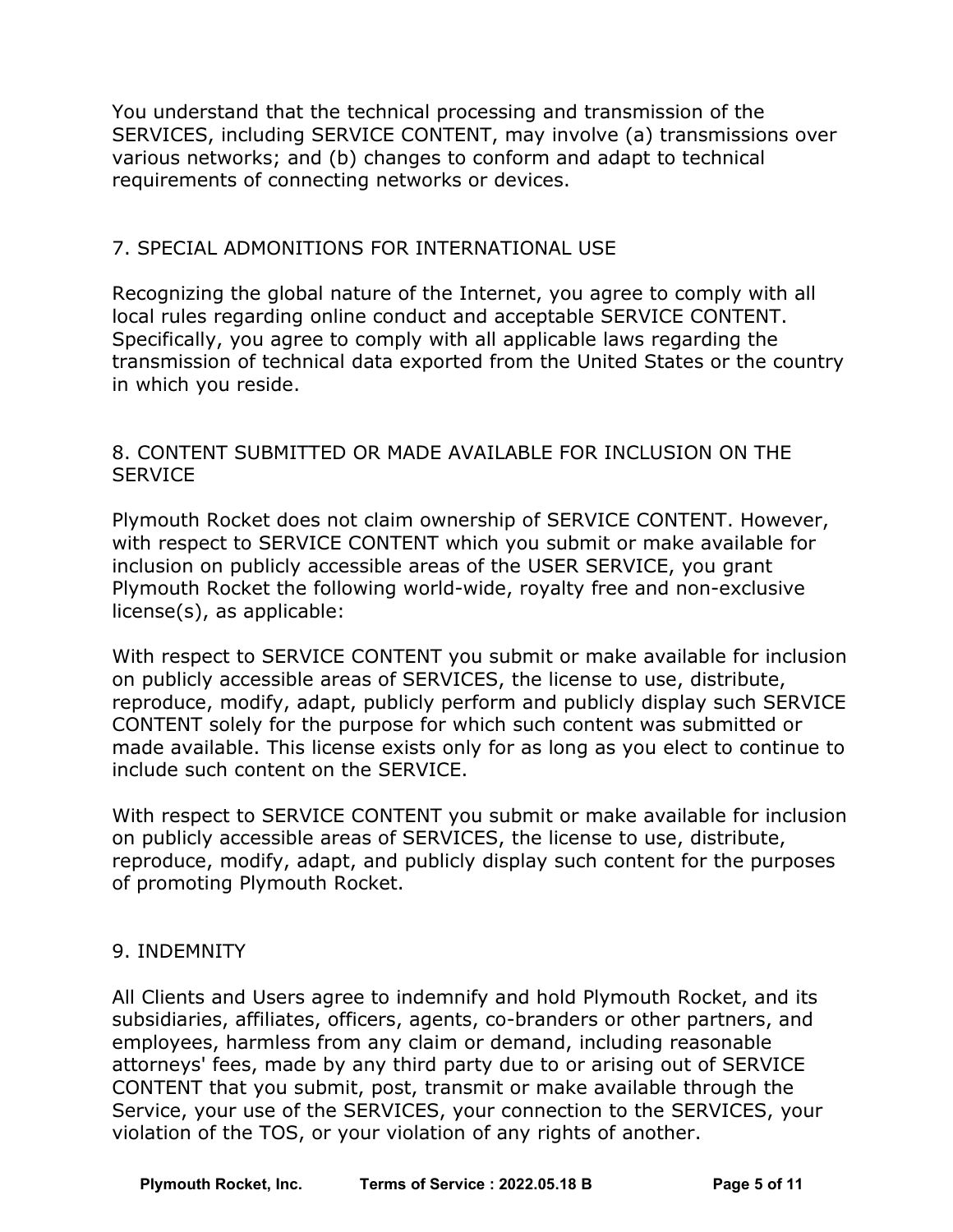### 10. USE OF SERVICE

You agree not to reproduce, duplicate, copy, sell, or resell any portion of the SERVICE(S).

### 11. CLIENT AND THIRD PARTY DATA

Plymouth Rocket does not want to receive and CLIENT agrees not to disclose to Plymouth Rocket any information that is confidential or proprietary to CLIENT or others.

CLIENT bears the sole responsibility for taking any steps necessary to protect CLIENT from the loss of any critical data published as SERVICE CONTENT by the CLIENT and to hold Plymouth Rocket harmless from any claim arising out of such loss.

To the extent that third party patron data is stored on Plymouth Rocket's servers, Plymouth Rocket agrees that it will monitor and test its data safeguards in accordance with commercially reasonable standards and in accordance with any applicable laws and regulations, and further agrees to adjust its data safeguards as necessary in light of relevant circumstances or the results of any relevant testing or monitoring. If Plymouth Rocket suspects or becomes aware of any unauthorized access to any third party patron data by any unauthorized person or third party, or becomes aware of any other security breach relating to third party patron data or other personal data held or stored by Plymouth Rocket under this Agreement, Plymouth Rocket shall immediately notify CLIENT via email and shall fully cooperate with CLIENT to prevent or stop such data breach. In the event of such data breach, Plymouth Rocket shall comply with all applicable laws, and shall take the appropriate steps to remedy such data breach.

### 12. MODIFICATIONS TO SERVICE

You understand that the SERVICES may have errors, may produce unexpected results and may be, at certain times, unavailable due to system maintenance or other factors, with or without notice. You also understand that, although Plymouth Rocket will make reasonable efforts to minimize the impact of any changes or downtime on CLIENTS and USERS, changes may be made to the SERVICES at any time and from time to time with or without notice and without liability to you, any other user or any third party.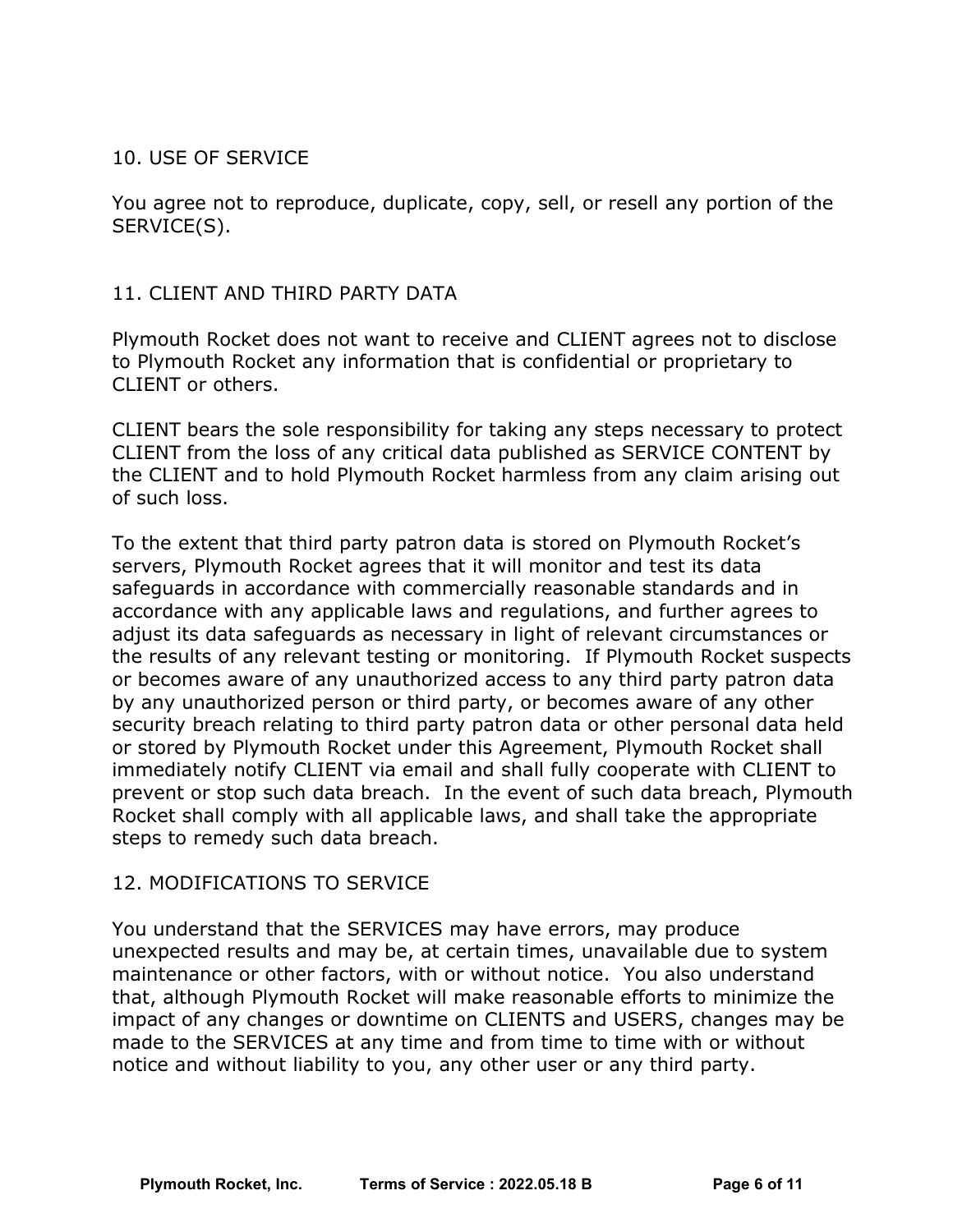# 13. TERMINATION

You agree that with prior written notice Plymouth Rocket, in its sole discretion, may terminate your password, account (or any part thereof) or use of the SERVICES, and remove and discard any SERVICE CONTENT, without liability if Plymouth Rocket believes that you have violated or acted inconsistently with the letter or spirit of the TOS.

Plymouth Rocket may also in its sole discretion and at any time discontinue providing the SERVICE(S), or any part thereof, with prior written notice. You agree that any termination of your access to the SERVICE under any provision of this TOS may be affected without prior notice, and acknowledge and agree that Plymouth Rocket may immediately deactivate or delete your account and all related information and files in your account and/or bar any further access to such files or the Service. Further, you agree that the liability of Plymouth Rocket to you or any third-party for any such termination of SERVICES shall be no greater than a pro-rated refund of any annual fee already paid.

The client may terminate use of the SERVICE(S) at any time, with or without notice to Plymouth Rocket, provided that a refund is not expected. Alternatively, the client may terminate use of the service for demonstrable non-performance by Plymouth Rocket with 30 days' notice and shall be due a pro-rated refund of any annual fee already paid.

# 14. DEALINGS WITH CLIENTS OR OTHERS

Your correspondence or business dealings with, or participation in promotions of CLIENTS or others, found on or through the SERVICES, including payment and delivery of related goods or services, and any other terms, conditions, warranties or representations associated with such dealings, are solely between you and such other parties. You agree that Plymouth Rocket shall not be responsible or liable for any loss or damage of any sort incurred as the result of any such dealings.

### 15. LINKS

SERVICE CONTENT may include links to other World Wide Web sites or resources. Because Plymouth Rocket has no control over such sites and resources, you acknowledge and agree that Plymouth Rocket is not responsible for the availability of such external sites or resources, and does not endorse and is not responsible or liable for any content, advertising, products, or other materials on or available from such sites or resources. You further acknowledge and agree that Plymouth Rocket shall not be responsible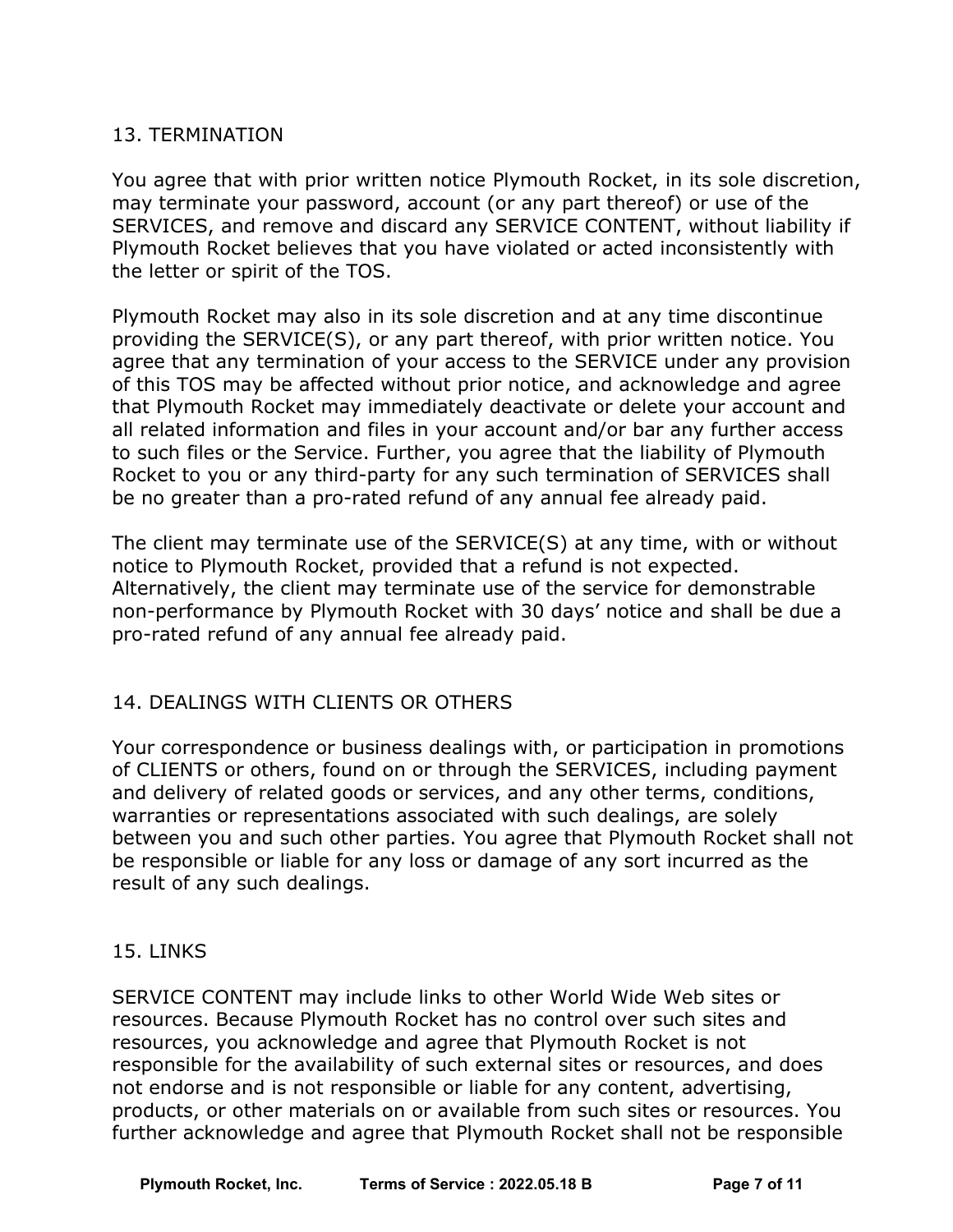or liable, directly or indirectly, for any damage or loss caused or alleged to be caused by or in connection with use of or reliance on any such content, goods or services available on or through any such site or resource.

### 16. PLYMOUTH ROCKET'S PROPRIETARY RIGHTS

You acknowledge and agree that the USER SERVICE(S) and CLIENT SERVICE(S) and any necessary software used in connection with the SERVICES ("SOFTWARE") contain proprietary and confidential information that is protected by applicable intellectual property and other laws. You further acknowledge and agree that SERVICE CONTENT may be protected by copyrights, trademarks, service marks, patents or other proprietary rights and laws. Except as expressly authorized by Plymouth Rocket or its CLIENTS, you agree not to modify, rent, lease, loan, sell, distribute or create derivative works based on the SERVICES or the SOFTWARE, in whole or in part.

Plymouth Rocket grants you a personal, non-transferable and non-exclusive right and license to use your computer to use the SERVICES on the world wide web servers designated by Plymouth Rocket; provided that you do not (and do not allow any third party to) copy, modify, create a derivative work of, reverse engineer, reverse assemble or otherwise attempt to discover any source code, sell, assign, sublicense, grant a security interest in or otherwise transfer any right in the SOFTWARE.

You agree not to modify the SOFTWARE in any way beyond the configuration options designed as part of the CLIENT SERVICE, or to use modified versions of the SOFTWARE, including (without limitation) for the purpose of obtaining unauthorized access to the SERVICES. You agree not to access any SERVICE CONTENT by any means other than through the interfaces that are provided by Plymouth Rocket as part of the SERVICES.

CLIENTS agree not to avoid, or attempt to avoid, the prescribed limits placed on CLIENT configuration of the SERVICES, including but not limited to, the restrictions placed on number of editors, number of events, number of notes, number of passes, number of kits, etc.

### 17. DISCLAIMER OF WARRANTIES

YOU EXPRESSLY UNDERSTAND AND AGREE THAT:

a. YOUR USE OF THE SERVICE(S) IS AT YOUR SOLE RISK. THE SERVICE(S) ARE PROVIDED ON AN "AS IS" AND "AS AVAILABLE" BASIS. PLYMOUTH ROCKET EXPRESSLY DISCLAIMS ALL WARRANTIES OF ANY KIND, WHETHER EXPRESS OR IMPLIED, INCLUDING, BUT NOT LIMITED TO THE IMPLIED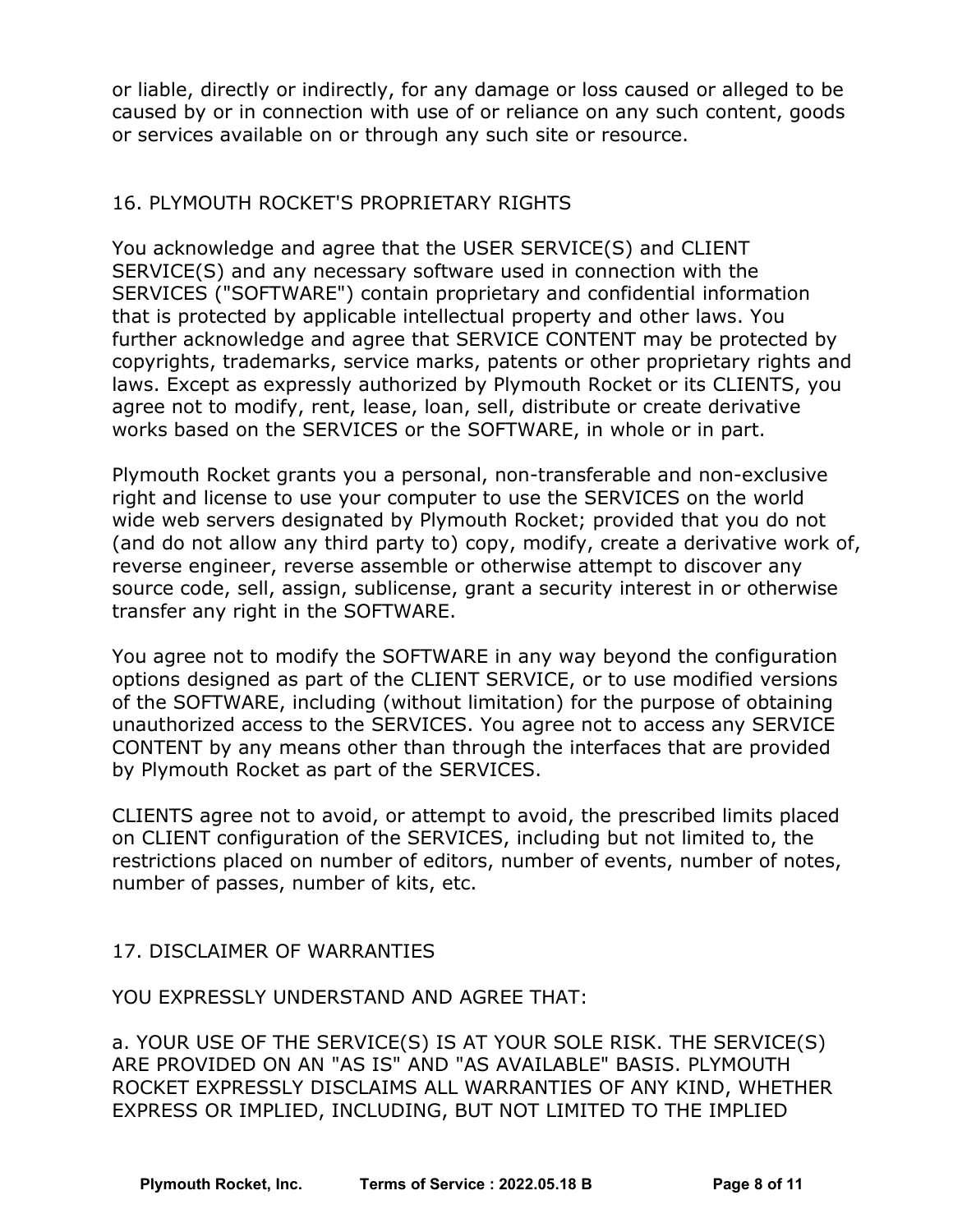WARRANTIES OF MERCHANTABILITY, FITNESS FOR A PARTICULAR PURPOSE AND NON-INFRINGEMENT.

b. PLYMOUTH ROCKET MAKES NO WARRANTY THAT (i) THE SERVICE(S) WILL MEET YOUR REQUIREMENTS, (ii) THE SERVICE(S) WILL BE UNINTERRUPTED, TIMELY, SECURE, OR ERROR-FREE, (iii) THE RESULTS THAT MAY BE OBTAINED FROM THE USE OF THE SERVICES WILL BE ACCURATE OR RELIABLE, (iv) THE QUALITY OF ANY PRODUCTS, SERVICES, INFORMATION, OR OTHER MATERIAL PURCHASED OR OBTAINED BY YOU THROUGH THE SERVICE WILL MEET YOUR EXPECTATIONS, AND (v) ANY ERRORS IN THE SOFTWARE WILL BE CORRECTED.

c. ANY MATERIAL DOWNLOADED OR OTHERWISE OBTAINED THROUGH THE USE OF THE SERVICE(S) IS DONE AT YOUR OWN DISCRETION AND RISK AND THAT YOU WILL BE SOLELY RESPONSIBLE FOR ANY DAMAGE TO YOUR COMPUTER SYSTEM OR LOSS OF DATA THAT RESULTS FROM THE DOWNLOAD OF ANY SUCH MATERIAL.

d. NO ADVICE OR INFORMATION, WHETHER ORAL OR WRITTEN, OBTAINED BY YOU FROM PLYMOUTH ROCKET OR THROUGH OR FROM THE SERVICES SHALL CREATE ANY WARRANTY NOT EXPRESSLY STATED IN THE TOS.

18. LIMITATION OF LIABILITY

YOU EXPRESSLY UNDERSTAND AND AGREE THAT PLYMOUTH ROCKET SHALL NOT BE LIABLE FOR ANY DIRECT, INDIRECT, INCIDENTAL, SPECIAL, CONSEQUENTIAL OR EXEMPLARY DAMAGES, INCLUDING BUT NOT LIMITED TO, DAMAGES FOR LOSS OF PROFITS, GOODWILL, USE, DATA OR OTHER INTANGIBLE LOSSES (EVEN IF PLYMOUTH ROCKET HAS BEEN ADVISED OF THE POSSIBILITY OF SUCH DAMAGES), RESULTING FROM: (i) THE USE OR THE INABILITY TO USE THE SERVICE(S); (ii) THE COST OF PROCUREMENT OF SUBSTITUTE GOODS AND SERVICES RESULTING FROM ANY GOODS, DATA, INFORMATION OR SERVICES PURCHASED OR OBTAINED OR MESSAGES RECEIVED OR TRANSACTIONS ENTERED INTO THROUGH OR FROM THE SERVICES; (iii) UNAUTHORIZED ACCESS TO OR ALTERATION OF YOUR TRANSMISSIONS OR DATA; (iv) STATEMENTS OR CONDUCT OF ANY THIRD PARTY ON THE SERVICE; OR (v) ANY OTHER MATTER RELATING TO THE SERVICES.

# 19. EXCLUSIONS AND LIMITATIONS

SOME JURISDICTIONS DO NOT ALLOW THE EXCLUSION OF CERTAIN WARRANTIES OR THE LIMITATION OR EXCLUSION OF LIABILITY FOR INCIDENTAL OR CONSEQUENTIAL DAMAGES. ACCORDINGLY, SOME OF THE ABOVE LIMITATIONS OF SECTIONS 17 AND 18 MAY NOT APPLY TO YOU.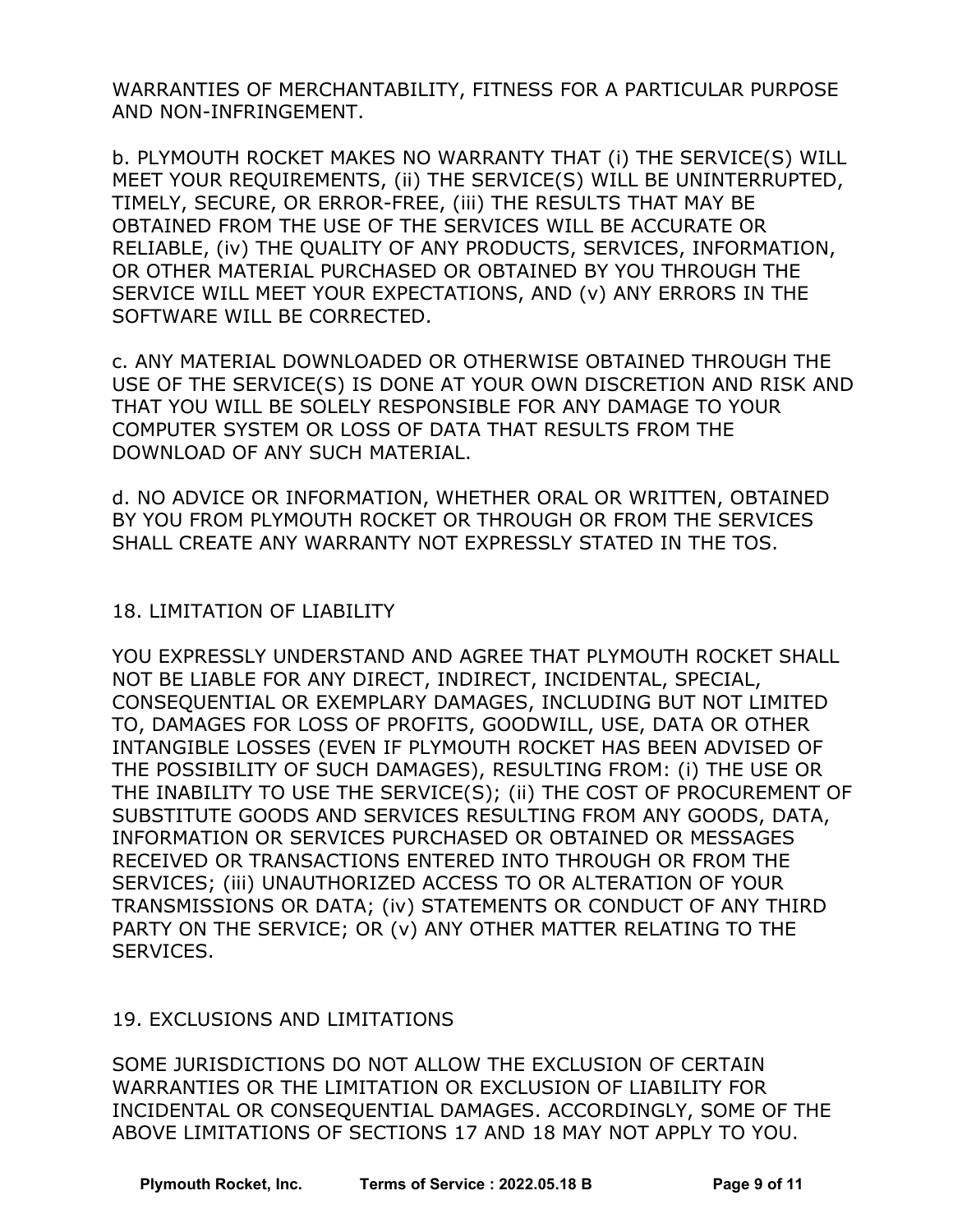# 20. SPECIAL ADMONITION FOR SERVICES RELATING TO FINANCIAL MATTERS

If you intend to create or view any SERVICE CONTENT concerning companies, stock quotes, investments or securities, please note that Plymouth Rocket and its CLIENTS shall not be responsible or liable for the accuracy, usefulness or availability of any information transmitted or made available via the SERVICES, and shall not be responsible or liable for any trading or investment decisions made based on such information.

### 21. NOTICE

Notices to you may be made via either email or regular mail. Plymouth Rocket may also provide notices of changes to the TOS or other matters by displaying notices or links to notices to you generally on the SERVICES.

#### 22. TRADEMARK INFORMATION

Plymouth Rocket, Plymouth Rocket, Inc., EventKeeper, TixKeeper, KitKeeper, trademarks and service marks, and other Plymouth Rocket logos and product and service names are trademarks of Plymouth Rocket, Inc. and may not be used without Plymouth Rocket's prior permission.

### 23. COPYRIGHT

CLIENTS are prohibited from publishing any SERVICE CONTENT that constitutes copyright infringement. However, Plymouth Rocket does not screen or monitor the information published by its CLIENTS and is not responsible for copyright infringement by them.

### 24. GENERAL INFORMATION

The TOS constitute the entire agreement between you and Plymouth Rocket and govern your use of the SERVICES, superseding any prior agreements between you and Plymouth Rocket.

The TOS and the relationship between you and Plymouth Rocket shall be governed by the laws of the Commonwealth of Massachusetts, USA, excluding its conflict of law provisions. You agree to submit to the personal jurisdiction of the state or federal courts located within the Commonwealth of Massachusetts for any matter arising out of or in any way relating to the TOS,